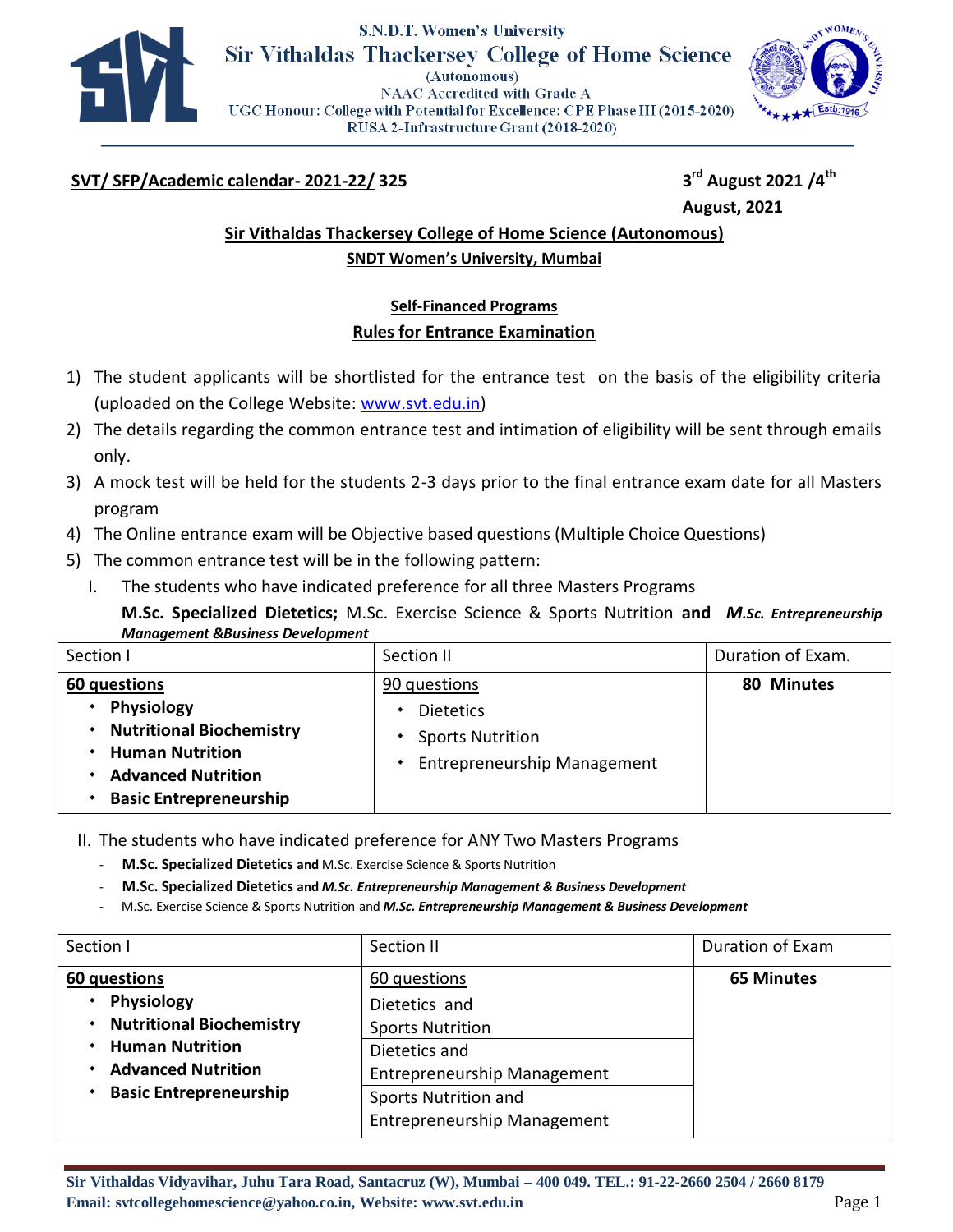

## **S.N.D.T. Women's University Sir Vithaldas Thackersey College of Home Science** (Autonomous) **NAAC Accredited with Grade A**



UGC Honour: College with Potential for Excellence: CPE Phase III (2015-2020) RUSA 2-Infrastructure Grant (2018-2020)

### III. **The students who have indicated preference for ANY ONE Masters Programs**

- **M.Sc. Specialized Dietetics** 
	- **OR**
- M.Sc. Exercise Science & Sports Nutrition
- **OR**
- *M.Sc. Entrepreneurship Management &Business Development*

| Name of the Program                                                             | Section I                                                                                                                                                | Section II                                     | <b>Duration of Exam</b> |
|---------------------------------------------------------------------------------|----------------------------------------------------------------------------------------------------------------------------------------------------------|------------------------------------------------|-------------------------|
| <b>M.Sc. Specialized Dietetics</b>                                              | <b>60 questions</b><br>• Physiology<br>* Nutritional Biochemistry<br><b>* Human Nutrition</b><br><b>* Advanced Nutrition</b><br>* Basic Entrepreneurship | 30 questions<br><b>Dietetics</b>               | <b>40 Minutes</b>       |
| &<br>Exercise<br>Science<br>M.Sc.<br><b>Sports Nutrition</b>                    | <b>60 questions</b><br>• Physiology<br>* Nutritional Biochemistry<br><b>* Human Nutrition</b><br><b>* Advanced Nutrition</b><br>* Basic Entrepreneurship | 30 questions<br><b>Sports Nutrition</b>        | <b>40 Minutes</b>       |
| M.Sc. Entrepreneurship<br><b>Management &amp;Business</b><br><b>Development</b> |                                                                                                                                                          | 60 questions<br>Entrepreneurship<br>Management | 35 Minutes              |

IV. Students who have submitted applications for the M. Design (Fashion Design Program): M. Design (Fashion Design) have a component of Designing as part of their entrance (Instructions for the same will be specified in individual email to students eligible to appear for entrance)

| Name of the Program        | Section I                                                                         | Section II                                        | Duration of Exam |
|----------------------------|-----------------------------------------------------------------------------------|---------------------------------------------------|------------------|
| M. Design (Fashion Design) | 25 questions<br><b>Traditional Textiles</b><br><b>Fashion Brands</b><br>Designing | • Dress Design<br>and<br>Accessories<br>Designing | 90 Minutes       |

- 6) The list of students eligible for online interview will be displayed as per the timelines specified in the admission schedule.
- 7) If students have applied for the 3 programs (M. Sc. Specialized Dietetics; M.Sc. Exercise Science and Sports Nutrition; M.Sc. Entrepreneurship Management and Business Development as preferences), admission will be given as per students preferences and as per merit criteria.